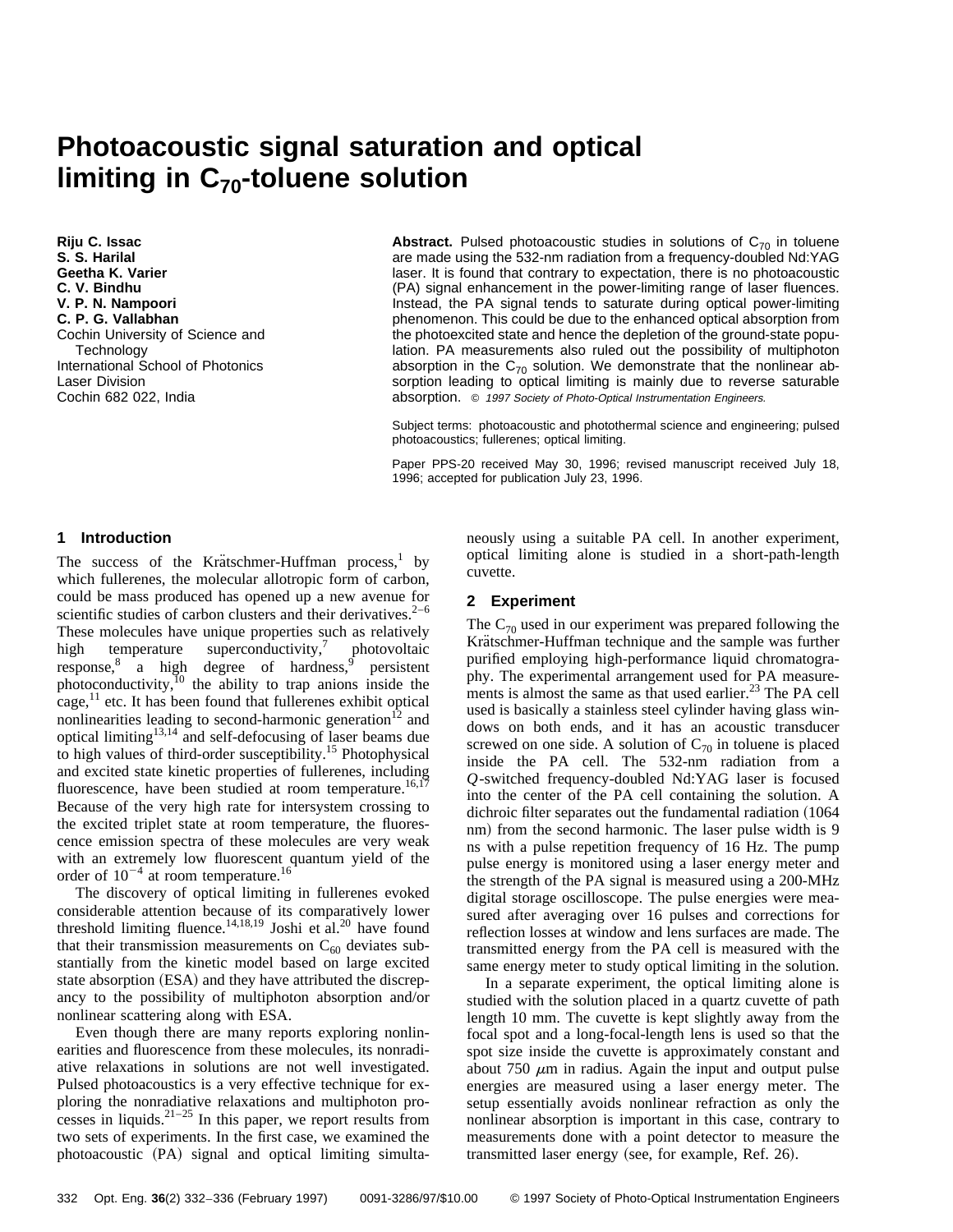

**Fig. 1** Variation of transmitted laser energy (solid dots) and PA signal (open dots) as a function of input laser energy in a  $C_{70}$ -toluene solution with a low-intensity transmission of 16%. Both the curves show saturation effects at high laser fluences but the saturation thresholds are well separated.

#### **3 Results and Discussion**

In general the pulsed PA signal amplitude  $q(v)$  generated in an absorbing liquid media at input laser frequency  $\nu$  can be written  $as<sup>21</sup>$ 

$$
q(\nu) = kA \sigma(\nu) L_{\text{eff}} N \tau \eta(\nu_m) I^m(\nu), \qquad (1)
$$

i.e.,  $q(v)$  is proportional to the *m*'th power of the incident laser power density  $I(v)$ , where *m* is the number of photons involved in the process. In Eq.  $(1)$ ,  $k$  is a constant determined by calibration factors that include cell geometry, acoustic transducer properties, etc.;  $\sigma(v)$  is the absorption cross section at laser frequency  $v$ ;  $N$  is the density of absorbing molecules;  $L_{\text{eff}}$  is the effective optical path length in the cell, given by  $L_{\text{eff}} = (1 - e^{-\alpha L})/\alpha$ , where  $\alpha$  is the absorption coefficient in units of inverse centimeters; and *A* is the beam area at the focal spot. Therefore the slope of the plot of log  $q(v)$  versus log  $I(v)$  will give an indication of the number of photons involved in the process.

Figure 1 shows the variation of transmitted laser energy and PA signal as a function of input laser energy for a solution having a low-intensity transmission of 16%. For fullerenes the radiative deexcitation cross section of the excited molecules should be small, as seen from their low fluorescence quantum efficiencies.<sup>16</sup> Then one could expect an enhanced nonradiative relaxation and thereby a sudden jump in the PA signal in the laser fluences when optical limiting begins. In the case of  $C_{70}$ -toluene solution, this was not observed, as shown in Fig. 1. Instead, the PA signal also saturates at higher laser energies. In this case, the lowintensity transmission is about 16% and one can see that the PA signal saturation threshold and limiting threshold clearly separate. For high concentrations of  $C_{70}$  (5% transmitting solution) the PA saturation threshold decreases and the limiting threshold almost coincides with the PA saturation threshold, as shown in Fig. 2. That is, at higher concentrations there are enough  $C_{70}$  molecules in the solution



**Fig. 2** Variation of transmitted laser energy (solid dots) and PA signal (open dots) amplitude as a function of input laser energy for a low-intensity transmission of 5% from  $C_{70}$  solution. The saturation thresholds almost coincides.

so that almost all the photons are either absorbed from the ground state or from the excited state. At low concentrations of  $C_{70}$ , however, because of the depletion of both ground-state and the photoexcited triplet-state populations, the solvent toluene may be absorbing some of the laser light due to a two-photon resonance at the pump wavelength.

Figure 3 shows a plot of input laser energy and photoacoustic signal for both the  $C_{70}$  solution and the solvent toluene on a logarithmic scale. According to Eq.  $(1)$ , the slope of the curve yields the number of quanta absorbed. In the case of pure toluene, the initial linear dependence of the PA signal on the input laser energy changes into a quadratic dependence after a threshold laser energy, thus giving evi-



**Fig. 3** PA signal strength as a function of input laser energy on a logarithmic scale for both solvent toluene (solid dots) and  $C_{70}$  solution (open dots) toluene.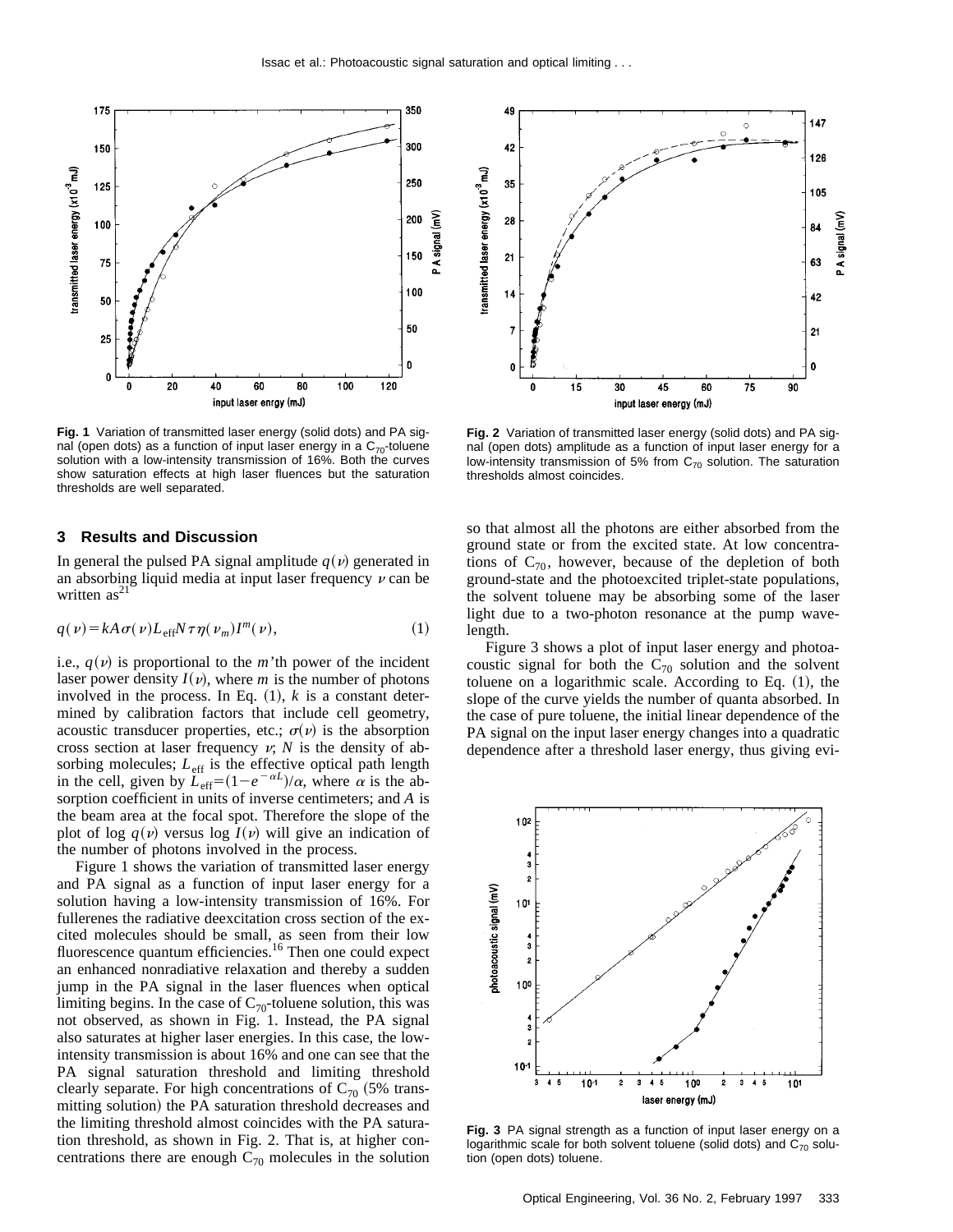dence of a two-photon transition corresponding to the (onephoton) absorption band at 266 nm due to the transition  $^1A_1 \rightarrow ^1B_2$ . After C<sub>70</sub> is dissolved in toluene, the intensity dependence of the PA signal is found to be linear and there is no tendency for it to change over to a higher order dependence greater than 1, which clearly indicates that a multiphoton transition does not contribute to optical limiting in  $C_{70}$ . Due to the influence of the solvent, the value of the slope gradually increases from 1 to 2 as we decrease the  $C_{70}$  concentration.

In a study of optical limiting in  $C_{60}$  solutions Wrang et al.<sup>27</sup> showed that about 100 to 150 photons are absorbed by a single molecule without decomposition. This type of many-photon process may be possible in the case of  $C_{70}$ also because of the similarity in the nonlinear properties of these two molecules. As is the case in  $C_{60}$  solution,<sup>28</sup> C<sub>70</sub> also maintains linear behavior (slope equal to 1) in the  $PA$ signal. This is because the photons are not absorbed simultaneously to have a multiphoton effect, but all these photons are absorbed during the laser pulse, which lasts about 9 ns. In other words, instead of simultaneous absorption of many photons and exciting the molecule to a higher level, which is multiphoton resonant, the photons are absorbed sequentially. PA saturation beyond a threshold energy is an indication of such behavior. Above a threshold value of the input laser energy, the dominant absorption is due to excited state cyclic single-photon processes. In the power limiting region, the leading part of the laser pulse excites most of the molecules to the excited singlet state from which, due to intersystem crossing, the molecules cross over to the triplet state, which has a longer lifetime. After resonantly absorbing a single photon, the molecule in the triplet state goes to a higher excited state, whose lifetime is in the picosecond region due to fast internal conversion. The molecule can relax to the lower excited triplet level by collisional energy transfer to the surrounding solvent molecules. This process repeats in cycles within the duration of the nanosecond laser pulse. The excited molecules deexcite to the ground state only after a few tens of microseconds (equal to the excited state lifetime) through nonradiative relaxation processes.

Figure 4 shows optical limiting in a  $C_{70}$ -toluene solution contained inside the quartz cuvette. Optical limiting is obtained by varying the input laser fluence and measuring both input and output fluences using a laser energy meter. At very low laser fluences, the transmission obeys the Beer-Lambert law and the transmitted fluence varies with increasing input fluence with a slope equal to  $\exp(-N_0\sigma_1L)$ , where  $\sigma_1$  is the absorption cross section of the ground state,  $N_0$  is the number density of the C<sub>70</sub> molecules, and *L* is the cuvette length. The curve shows that the solution has a low-intensity transmission of  $\simeq$ 40% and the curve deviates from linearity at 0.35 J cm<sup> $^{-2}$ </sup>. The intensity becomes completely saturated above an input laser fluence of  $1.8 \text{ J cm}^{-2}$ . Optical limiting due to reverse saturable absorption (RSA) can be explained using a five-level model. Kojima et al., $^{29}$ discussing the optical limiting property of a polyacenebased oligomer, have shown that in the case of pure RSA, the incident laser fluence  $I_0$  and the transmitted laser fluence *I* obey the relation



Fig. 4 Optical limiting in C<sub>70</sub> solution placed inside a 10-mm-long quartz cuvette.

$$
\ln\left(\frac{I_0}{I}\right) = k(I_0 - I) + A_g, \qquad (2)
$$

where  $k$  is a constant that depends on the absorption cross sections and lifetimes of the ground, excited singlet, and excited triplet states, and  $A_g$  is the ground state absorbance. This equation implies that a plot of  $\ln(I_0/I)$  versus  $(I_0-I)$ should be a straight line with slope  $k$  and intercept  $A_{\alpha}$ . Figure 5 shows one such plot and it is almost linear in the fluence range of interest. This is a clear indication that the limiting mechanism in the case of  $C_{70}$  in toluene is RSA. Even though effects due to nonlinear refraction are reduced in our experimental arrangement, further investigations are required to test the possibility of nonlinear scattering from the solution.



**Fig. 5** Plot of log  $(I_0/I)$  versus  $(I_0-I)$  showing linearity in the entire fluence range.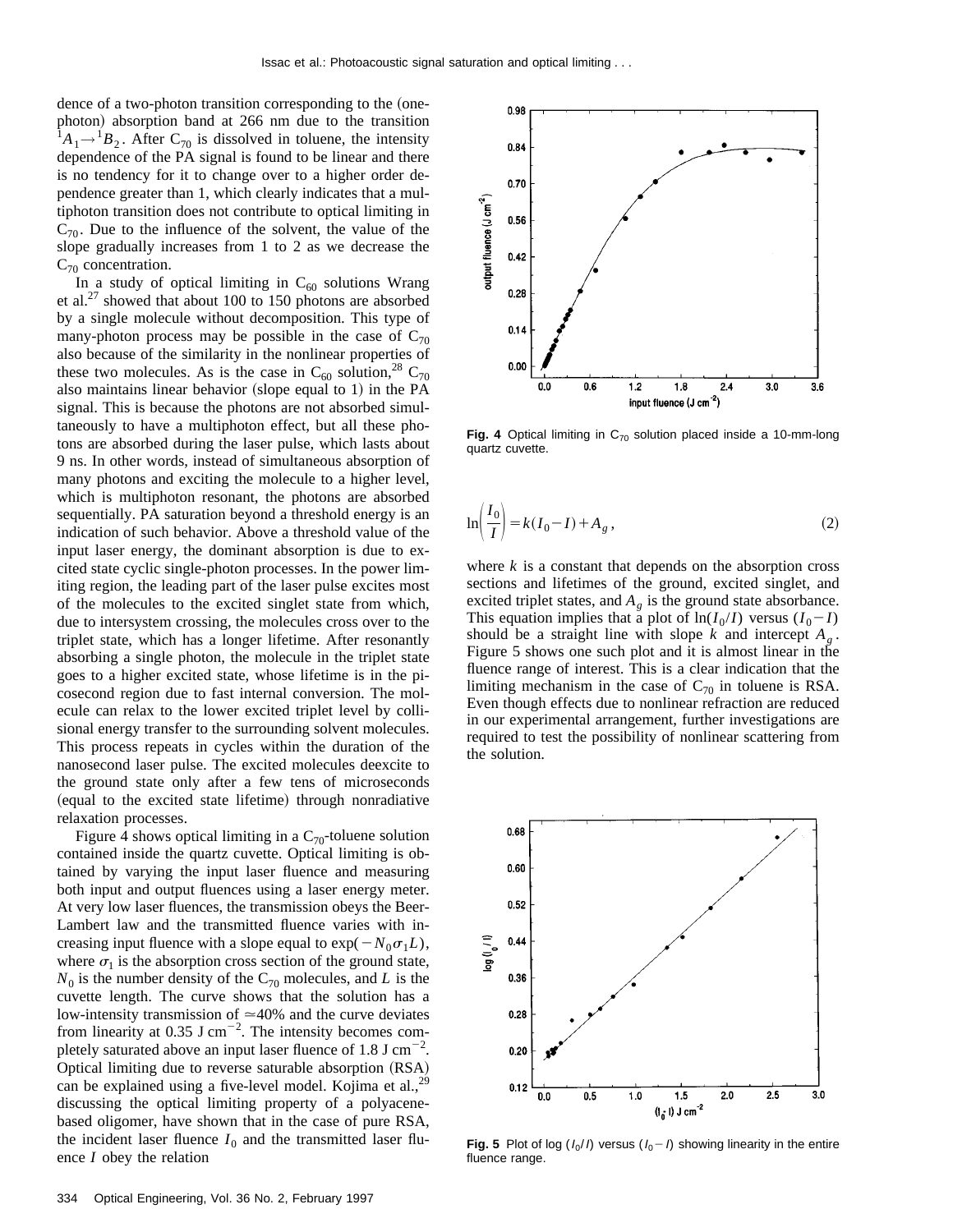In conclusion, we have explored the nonradiative relaxations in  $C_{70}$ -toluene solution and found, contrary to our expectations, that there is no PA signal enhancement in the power-limiting laser fluences. Instead, the PA signal tends to saturate in the power-limiting region. This is due to enhanced optical absorption from the photoexcited state and hence depletion of the ground-state population. PA measurements also ruled out the possibility of multiphoton absorption in the  $C_{70}$  solution. We also demonstrated that the nonlinear absorption leading to optical limiting is mainly due to RSA.

#### Acknowledgments

This work is supported by the Department of Science and Technology (Government of India). S. S. Harilal wishes to acknowledge the Council of Scientific and Industrial Research (CSIR), New Delhi, and Riju C. Issac and C. V. Bindhu wish to thank the University Grants Commission (UGC), New Delhi, for their research fellowships.

#### References

- 
- 1. W. Kratschmer, L. D. Lamb, K. Fostiropoulos, and D. R. Huffman, "Solid C<sub>60</sub>: A new form of carbon," *Nature* **347**, 354–359 (1990).<br>2. J. P. Hare, H. W. Kroto, and R. Taylor, "Preparation and UV/visible spectra of ful  $(1991).$
- 3. K. L. Akers, C. Douketis, T. L. Haslett, and M. Moskovites, ''Raman spectroscopy of C<sub>60</sub> solid films: a tale of two spectra,'' *J. Phys. Chem.*<br>**98**, 10824–10831 (1994).
- 4. E. Kolodney, B. Tsipnyuk, and A. Budrevich, ''The thermal stability and fragmentation of  $C_{60}$  molecules up to 2000 K on the millisecond time scale,'' *J. Chem. Phys.* **100**, 8542–8545 (1994).
- 5. F. Z. Cui, D. X. Liao, and H. D. Li, "Simulation study of the formation mechanisms of endohedral C<sub>60</sub> by atomic collision," *Phys. Lett.*
- *A* **195**, 156–162 (1995). *A* **105** *A A A A A A A A A A A A A A A A A A A A A A A A A A A A A A A* and I. Ikemoto, "Temperature dependence of photoacoustic spectra of  $C_{60}$  and  $C_{70}$  crystals," *J. Phys. Chem. Solids* **55**, 835–841 (1994).
- 7. M. J. Rosseinsky, A. P. Ramirez, S. H. Glarum, D. W. Murphy, R. C. Haddon, A. F. Hebbard, T. T. M. Palstra, A. R. Kortan, S. M. Zahurak, and A. V. Makhija, "Superconductivity at 28 K in Rb<sub>x</sub>C<sub>60</sub>," *Phys. Rev. Lett.* **66**, 2830–2832 (1991).
- 8. C. H. Lee, G. Yu, D. Moses, and A. J. Heeger, ''Nonlinear transient photovoltaic response in Al/C60/Au devices,'' *Appl. Phys. Lett.* **65**, 664–666 (1994).
- 9. V. Blank, M. Popov, S. Buga, S. Davydov, V. N. Denisov, A. N. Ivlev, B. N. Mavrin, V. Agatonov, R. Ceolin, H. Szwarc, and A. Rassat, "Is C<sub>60</sub> harder than diamond," *Phys. Lett. A* **188**, 281–286  $(1994).$
- 10. A. Hamed, H. Rasmussa, and P. H. Hor, ''Existence of persistent photoconductivity in C<sub>70</sub>,'' *Appl. Phys. Lett.* **64**, 526–528 (1994). 11. L. Zhu, S. Wang, Y. Li, Z. Zhang, H. Hou, and Q. Qin, ''Evidence for
- 
- fullerene with single chlorine anion inside," *Appl. Phys. Lett.* **65**, 702–704 (1994).<br>12. L. B. Gan, D. J. Zhou, C. P. Luo, C. H. Huang, T. K. Li, J. Bai, X. S. Zhao, and X. H. Xia, "Langmuir Blodgett film and second har generation of  $C_{60}(C_4H_8N_2)$ ," *J. Phys. Chem.* **98**, 12459–12461 (1994).
- 13. L. W. Tutt and A. Kost, "Optical limiting performance of  $C_{60}$  and  $C_{70}$  solutions," *Nature* **356**, 225–226 (1992).
- solutions," *Nature* **356**, 225–226 (1992).<br>
14. Y. Sun, Q. Gong, S.-C. Yang, Y. H. Zou, L. Fei, X. Zhou, and D.<br>
Qiang, "Optical limiting properties of buckminsterfullerene<br>  $C_{60}/C_{70}$ ," Opt. Commun. **102**, 205–207 (19
- J. Millickaen, "Off-resonant nonlinear optical properties of C<sub>60</sub> stud-<br>ied by degenerate four wave mixing," *Chem. Phys. Lett.* **188**, 492– 496 (1992).
- 16. J. Catalan and J. Elguero, "Fluorescence of  $C_{60}$  and  $C_{70}$ ," *J. Am. Chem. Soc.* **115**, 9249–9252 (1993). 17. D. Kim and M. Lee, "Observation of fluorescence emission from
- solutions of  $C_{60}$  and  $C_{70}$  and measurements of their excited state life times,'' *J. Am. Chem. Soc.* **114**, 4429–4430 (1992). 18. L. W. Tutt and T. F. Boggess, ''A review of optical limiting mecha-
- nisms and devices using organics, fullerenes, semiconductors and other materials," *Prog. Quantum Electron*. **17**, 299–338 (1993). 19. A. Kost, L. Tutt, M. B. Klein, T. K. Dougherty, and W. E. Elias,
- 

"Optical limiting with C<sub>60</sub> in polymethyl methacrylate," Opt. Lett. **18**, 334–336 (1993).

- 20. M. P. Joshi, S. R. Mishra, H. S. Rawat, S. C. Mehendale, and K. C. Rustagi, ''Optical limiting in C60 solution,'' *Appl. Phys. Lett.* **62**, 1763-1765 (1993).
- 21. A. M. Bonch-Bruevich, T. K. Razumova, and I. O. Starobogatov, ''Single- and two-photon spectroscopy of liquid media using the pulsed acousto-optic effect," Opt. Spectrosc. 42, 45-48 (1977).
- 22. D. A. Hutchins, ''Mechanisms of pulsed photoacoustic generation,'' *Can. J. Phys.* **64**, 1247-1264 (1986).
- 23. S. S. Harilal, R. C. Issac, C. V. Bindhu, G. K. Varier, V. P. N. Nampoori, and C. P. G. Vallabhan, ''Observation of multiphoton processes in liquid CS<sub>2</sub> using pulsed photoacoustic technique," Mod. *Phys. Lett. B* 9, 871–876 (1995).
- 24. P. Sathy, R. Philip, V. P. N. Nampoori, and C. P. G. Vallabhan, ''Photoacoustic observation of excited singlet state absorption in the laser dye rhodamine 6G," *J. Phys. D* 27, 2019–2022 (1992).
- 25. A. C. Tam and C. K. N. Patel, <sup>21</sup> Two photon absorption spectra and cross section measurements in liquids," *Nature* 280, 304-306 (1979).
- 26. M. Sheik-Bahae, A. A. Said, T. H. Wei, D. J. Hagan, and E. W. Van Stryland, ''Sensitive measurement of optical nonlinearities using a single beam," *IEEE J. Quantum Electron.* **26**, 760–769 (1990).
- 27. J. E. Wray, K. C. Liu, C. H. Chen, W. R. Garrett, M. G. Payne, R. Goedert, and D. Templeton, ''Optical power limiting in fullerenes,'' *Appl. Phys. Lett.* **64**,  $\overline{2785-2787}$  (1994).
- 28. R. C. Issac, C. V. Bindhu, S. S. Harilal, G. K. Varier, V. P. N. Nampoori, and C. P. G. Vallabhan, ''A study of photoacoustic effect and optical limiting in the solution of C<sub>60</sub> in toluene," *Mod. Phys. Lett. B* 10, 61-67 (1996).
- 29. Y. Kojima, T. Matsuoka, N. Sato, and H. Takahashi, ''Optical limiting property of a polyacene-based oligomer synthesized under high pressure," *Macromolecules* **28**, 2893-2896 (1995).

![](_page_3_Picture_35.jpeg)

**Riju C. Issac** received his Master's degree in physics from Mahatma Gandhi University, Kottayam, India, in 1993. He is currently a senior research fellow working toward his PhD degree at the International School of Photonics, Cochin University of Science and Technology (CUSAT). His research interests include laser produced plasmas, laser-plasma interactions and nonlinear optics.

![](_page_3_Picture_37.jpeg)

**S. S. Harilal** received his Master's degree in physics from the University of Kerala in 1992. He is working toward his PhD degree at the International School of Photonics, Cochin University of Science and Technology (CUSAT). His research interests include laser-produced plasmas and applications, laser-plasma interactions, and nonlinear optics. He is presently a lecturer in physics at S. N. College, Punalur, Kerala.

![](_page_3_Picture_39.jpeg)

**Geetha K. Varier** received her MSc degree in physics from the University of Kerala and Master of Philosophy degree in physics from the School of Physics, University of Hyderabad, in 1992 and 1993, respectively. She is now a senior research fellow and PhD candidate at the International School of Photonics, Cochin University of Science and Technology (CUSAT). Her research includes laser-matter inter-

actions, optical interferometry, and thermo-optic effect.